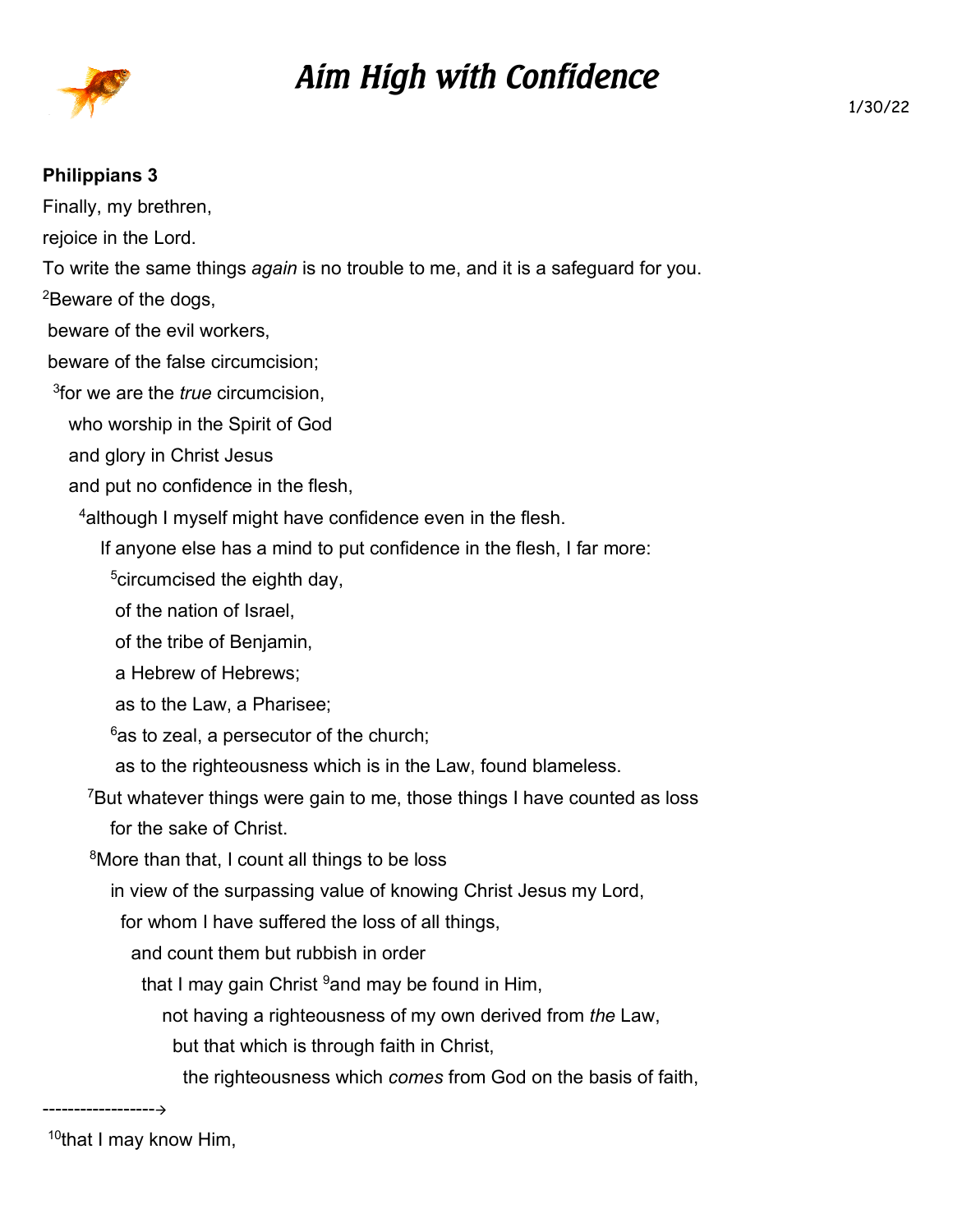and the power of His resurrection

and the fellowship of His sufferings,

being conformed to His death;

 $11$ in order that I may attain to the resurrection from the dead.

<sup>12</sup>Not that I have already obtained *it*, or have already become perfect,

but I press on in order that I may lay hold of that

for which also I was laid hold of by Christ Jesus.

<sup>13</sup>Brethren, I do not regard myself as having laid hold of *it* yet;

but one thing *I do*:

forgetting what *lies* behind

and reaching forward to what *lies* ahead,

<sup>14</sup>l press on toward the goal for the prize of the upward call of God in Christ Jesus.

 $15$ Let us therefore, as many as are perfect, have this attitude;

and if in anything you have a different attitude, God will reveal that also to you;

<sup>16</sup>however, let us keep living by that same *standard* to which we have attained.

<sup>17</sup>Brethren, join in following my example,

and observe those who walk according to the pattern you have in us.

 **Romans 2:1** Therefore you are without excuse, every man *of you* who passes judgment, for in that you judge another, you condemn yourself; for you who judge practice the same things.

<sup>2</sup> And we know that the judgment of God rightly falls upon those who practice such things.

 $^3$  And do you suppose this, O man, when you pass judgment upon those who practice such things and do the same *yourself*, that you will escape the judgment of God?

4 Or do you think lightly of the riches of His kindness and forbearance and patience, not knowing that the kindness of God leads you to repentance?

5 But because of your stubbornness and unrepentant heart you are storing up wrath for yourself in the day of wrath and revelation of the righteous judgment of God,

6 who will render to every man according to his deeds:

 $<sup>7</sup>$  to those who by perseverance in doing good seek for glory and honor and immortality, eternal life;</sup>

 $^8$  but to those who are selfishly ambitious and do not obey the truth, but obey unrighteousness, wrath and indignation.

<sup>9</sup> *There will be* tribulation and distress for every soul of man who does evil, of the Jew first and also of the Greek,

 $10$  but glory and honor and peace to every man who does good, to the Jew first and also to the Greek.  $11$  For there is no partiality with God.

 $12$  For all who have sinned without the Law will also perish without the Law; and all who have sinned under the Law will be judged by the Law;

 $13$  for not the hearers of the Law are just before God, but the doers of the Law will be justified.